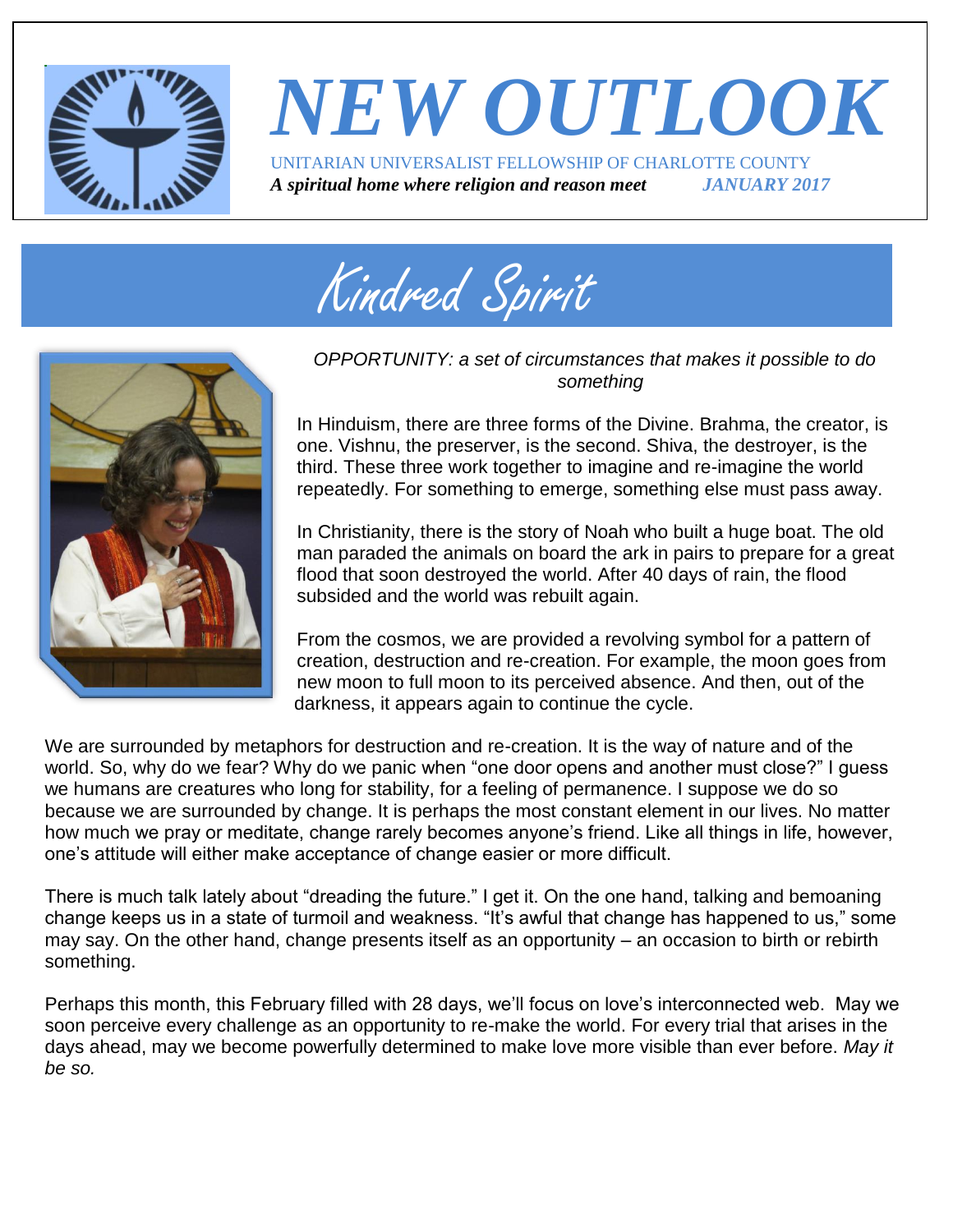## Believing in You Katie Romano Griffin

#### **Community Means Strength by [Starhawk](http://www.uua.org/directory/people/starhawk)** (#36 Lifting Our Voices)

We are all longing to go home to some place we have never been—a place half-remembered and half-envisioned we can only catch glimpses of from time to time. Community. Somewhere, there are people to whom we can speak with passion without having the words catch in our throats. Somewhere a circle of hands will open to receive us, eyes will light up as we enter, voices will celebrate with us whenever we come into our own power. Community means strength that ioins our strength to do the work that needs to be done. Arms to hold us when we falter. A circle of healing. A circle of friends. Someplace where we can be free.

*Katie during her chilly days in Chicago. Welcome back!*

I get tears in my eyes when I think of the good work the Fellowship does within its walls as well as in the community. The ongoing commitment to living our Unitarian Universalist Principles is noteworthy. However, the Rev. Leslie Takahashi, Author, Activist and Minister of Mount Diablo Unitarian Universalist Church, states, "Multiculturalism is about being transformed, not just letting people in." I wonder what else we can do, what else we, as a community will be called to become—to transform into—in the next few years as more and more people flood through our doors seeking sanctuary. How will we embrace new members with different theological lenses, family compositions, health concerns, music tastes, worship-styles, and political and social stances?

As I pen this note to you, I am reflecting on ways in which we can go still deeper into being more than hospitable as a community. I am wondering about how we can allow love to transform us. I am puzzling through ways we can be even more like Canada's "Tossed Salad" philosophy, valuing each ingredient and celebrating its impact on the entire dish, instead of trying to blend all ingredients into one.

What I learned this week in class is that this work is for all liberal religious denominations to ponder. We are in a unique position to make a difference in today's hurting world, to minister to masses that would otherwise be left out of supportive spaces like ours and then to allow love to call us all on to something greater-still.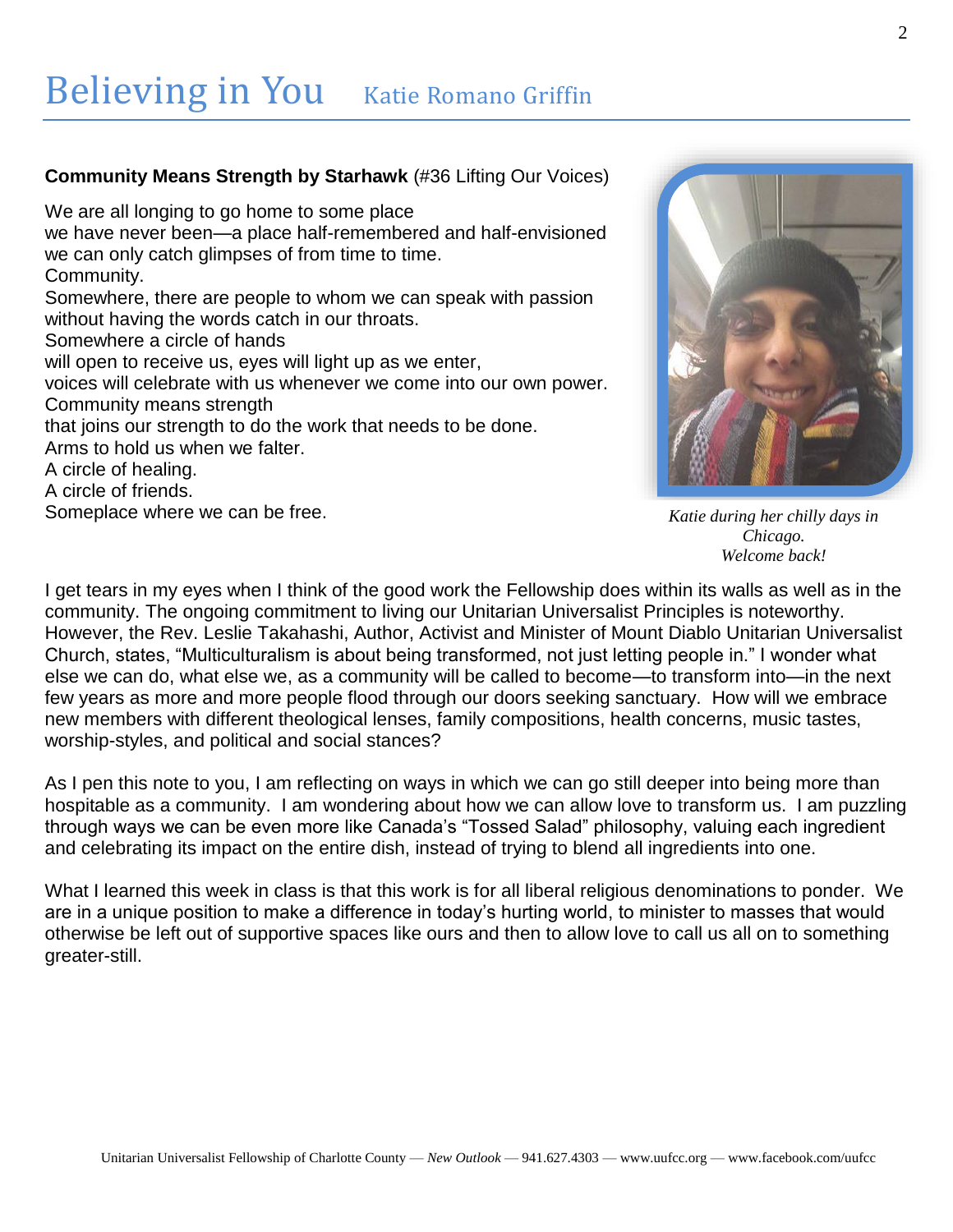

## Dear Ones,

I am writing this letter on Inauguration Day. I have turned off all media and am consciously working on being present in the peace of my home. I refuse to share this day with fear! I will remain centered and mindful through lessons and meditative practices that I have learned from Rev. Amy Kindred, Katie Romano Griffin, and Jim Boyle.

I will also spend this day working on UUFCC's stewardship campaign, the annual harvesting of our monetary pledges to keep the Fellowship operating. It is a good day for this task! It is a way to express my gratitude for **our** inclusive, liberal religious

community which is grounded in reason, compassion, social justice, and service.

The Fellowship's bylaws require "a yearly financial pledge of record" from members. Friends are also strongly encouraged to pledge. This year's campaign theme is **"FUELING THE FLAME FOR THE FUTURE".** 

A flame within a chalice, the primary symbol shared by Unitarian Universalists, was created for the Unitarian Service Committee during WW II by Austrian artist, Hans Deutsch. It was made into an "official looking" seal for papers and badges for agents moving Jewish refugees across dangerous borders. It is a symbol that stands for sacrifice, service, freedom, and love.

At UUFCC, we begin each service, numerous meetings, and gatherings with the lighting of a chalice. For me, the exterior of the chalice reflects our ancestors and the living tradition which draws from numerous sources; the world's religions, words and deeds of prophetic women and men, humanist teachings, the interdependent web, science, the arts, experience, and the transforming power of love.

I see within the bowl of the chalice our beloved community, UUFCC. Within this bowl approximately 150 members and friends engage in worship, religious education, social action, environmental stewardship, caring, nurturing, healing, and play. For so many of us, UUFCC is vital for well-being.

The flame of our chalice is fueled by lamp oil which symbolizes the investments of our time, talents and treasure. In these challenging times, the flame of our faith will burn brightly.

The pledge campaign will run from Sunday, February 5<sup>th</sup> through Sunday, February 26<sup>th</sup>. On the 5<sup>th</sup>, there will be a brief "kick off" event between the service and the potluck. Following lunch, there will be a half hour seminar on our finances and the projected budget. PLEASE plan to attend.

Pledge packets, containing the proposed budget, a UUA giving guide, and a pledge card with a return envelope, will be distributed before the February 5<sup>th</sup> service and after the seminar. Packets not picked up on the 5<sup>th</sup> will be mailed on the 6<sup>th</sup>.

Pledges can be returned by mail or during services. It is important that we finish this campaign during February. We need to know how much money we can count on prior to voting on the 2017-18 budget. That vote will occur at the annual congregational meeting which will be held on Sunday, March  $26<sup>th</sup>$  following the service.

Dear Ones, let's get this necessary task finished. There is so much more to do.

In faith, Dennis Shaw, President Board of Trustees UUFCC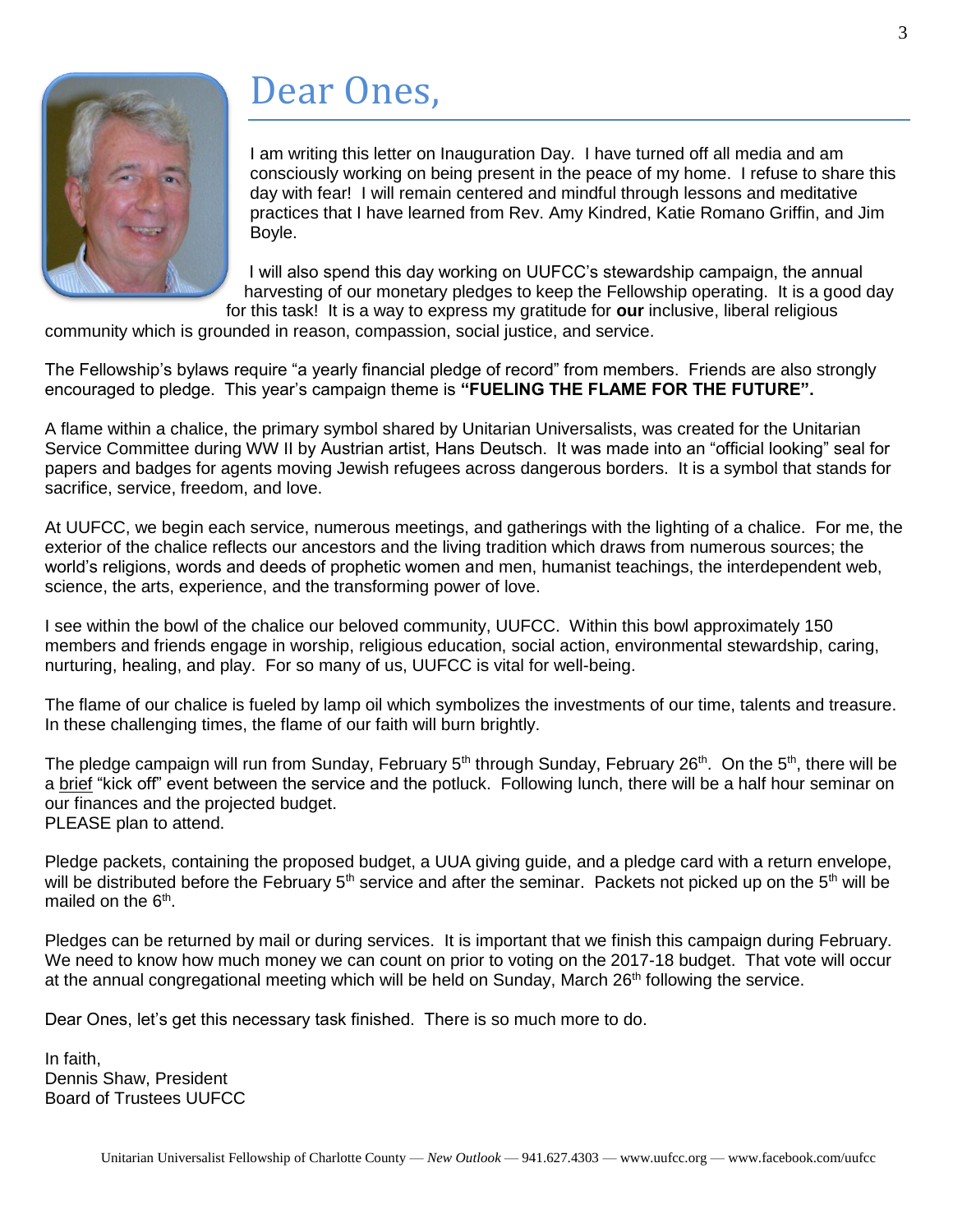# *Many Paths…*

| <b>Saturdays January through March</b><br>4:30 pm - Worship Service with a Message, Music and<br><b>Meditation</b>                                       | <b>Meditation and Buddhist</b><br><b>Discussion Group</b>                                                                                      |
|----------------------------------------------------------------------------------------------------------------------------------------------------------|------------------------------------------------------------------------------------------------------------------------------------------------|
| <b>Sundays</b><br>9:15 a.m. Conversation Among Friends<br>10:30 a.m. - Worship Service<br>Coffee Hour following Worship<br>Potluck Lunch on first Sunday | Thursday nights, 5 - 6:15 pm<br>Each evening, we begin with a discussion<br>and end with a period of meditation. All are<br>welcome to attend. |

### *Saturdays Sundays*

#### **Feb. 4 & 5 – Elements Ingathering Rev. Amy Kindred**

In the late 1970's, a group of Unitarian Universalist women created a ceremony to celebrate water during one of their gatherings. The water ceremony is an important part of UU congregations around the world. Friends and members of UUFCC have broadened their appreciation of water, however, and now include other elements from the earth. This evening, bring a small container of water, a shell, a rock or a stick from a place you cherish and participate in this beautiful ritual.

### **Feb. 11 – Katie Romano Griffin Feb. 12 – Joani Mountain**

### **Standing on the Side of Love**

We are excited to share that *Thirty Days of Love* is back in 2017. It is observed from Monday, January 16 through Tuesday, February 14, 2017, culminating on the 8th Annual National Standing on the Side of Love Day! *Thirty Days of Love 2017: Fortifying the Movement* will lift up the ways Unitarian Universalists and many of our partner organizations are building and organizing by taking bold, courageous action for intersectional racial justice.

| Feb.18 - Perspectives in Islam                                                                                                                                                                                                                                                                      | Feb. 19 - Rilke's Book of Hours                                                                                                                                                                                                                                                                                                                                                                                          |
|-----------------------------------------------------------------------------------------------------------------------------------------------------------------------------------------------------------------------------------------------------------------------------------------------------|--------------------------------------------------------------------------------------------------------------------------------------------------------------------------------------------------------------------------------------------------------------------------------------------------------------------------------------------------------------------------------------------------------------------------|
| <b>Dave Martin</b>                                                                                                                                                                                                                                                                                  | <b>Rev. Amy Kindred</b>                                                                                                                                                                                                                                                                                                                                                                                                  |
| Where do Muslim perspectives come<br>from? Should Islam invoke fear, praise, or<br>non-concern? Do you have the<br>knowledge to deal with those who are or<br>who discuss Muslims? Join us to explore<br>a religion which is in the minority in<br>America, but the majority in the middle<br>East. | Highly regarded as a master of verse, Rainer Maria<br>Rilke (1875 - 1926) was influenced by<br>countless artists and was widely published. There<br>was one book, however, that remained<br>rather unknown by the general public for many years.<br>It was Rilke's Des Studen Buch or Book of<br>Hours. Created to sustain the weary soul in times of<br>travail, these love letters are powerfully moving.              |
| Saturday, Feb. 25 - Contemplating Rumi<br><b>Katie Romano Griffin</b><br>Rumi is famous for his poetry on life and<br>love. In this service we will explore Rumi<br>through a contemplative prayer<br>experience.                                                                                   | Feb. 26 - Way of Generosity - Rev. Amy Kindred<br>Life offers us countless opportunities to change old<br>habits that no longer serve a healthy psyche. For<br>example, to view life through a lens of scarcity is to<br>limit the opportunity to receive abundance. Simone<br>de Beauvoir wrote, "That's what I consider true<br>generosity: You give your all, and yet you always feel<br>as if it costs you nothing." |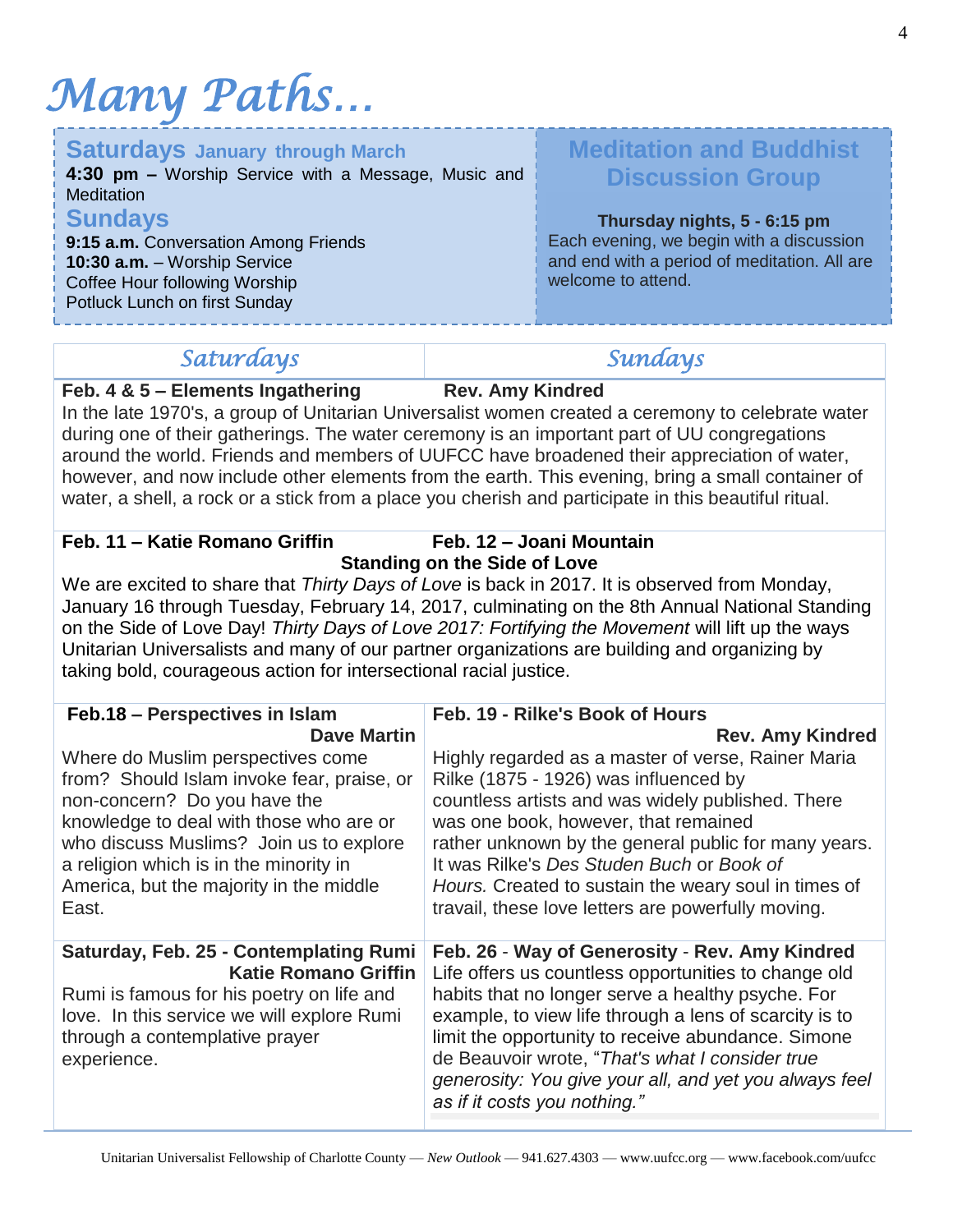### **REFlections - Religious Education for Children at UUFCC**

Marty Wilmer, Lifespan Development Coordinator

In February, we will continue exploring our Moral Tales curriculum. Children, be sure to bring your "My Acts of Goodness" notebooks with you each week. New children are always welcome to join us.

- February 5– Multi-generational service
- February 12 *Respect*
- February 19 *Generosity*: Make cards for Caring and Hospitality to use, led by Debbie Conrad
- February 26 *Golden Rule*

Families, be sure to join us on Saturday, February 11, from 6-8ish for a Family Potluck and Valentine Party. We will be making Valentines for the congregation, and our own UUFCC President is planning a puppet activity. Bring a dish to share.



### **Lifespan Development**



We will have our first Summer Day Camp planning meeting on Saturday, February 4 at 11:30 AM, following the New Member Breakfast. We invite all those who are interested in planning or leading a session to help us plan our second annual ANT Camp (Art, Nature, Theater Camp); this year, the Nature segment will focus on science. We will be looking for additional help due to Rev. Amy's Sabbatical.

We are always looking for people to serve in our Religious Education program. We have Team Leaders who act like our Worship Associates, handling all the regular details. "Guides" are other volunteers who serve one Sunday, or two. Their role for our current curriculum is to read a story and lead an activity, which are selected by me. It's easy and rewarding! Please let me know if you might be willing to help out for one Sunday. Email: UUFCCLifespan@gmail.com

Be sure to check the calendar for more activities and opportunities to participate.

### **Many Thanks go to These UUFCC Shining Stars:**

- Sally Milne, Chris & Chrissy McCoy, and Carolyn Kellar, who each read a story and led the related activity in Religious Education (RE) in January.
- Ken Brennan, who jumped in at the last minute to share his adventures in the Galapagos with the children, when our regularly scheduled volunteer was not available.



- Jenn Rose, Phil Brown, and Hannah Fenty, who served as a Team Leaders in January.
- Annie and Mollie Tooker, for helping to hand out the hymnals one Sunday in January.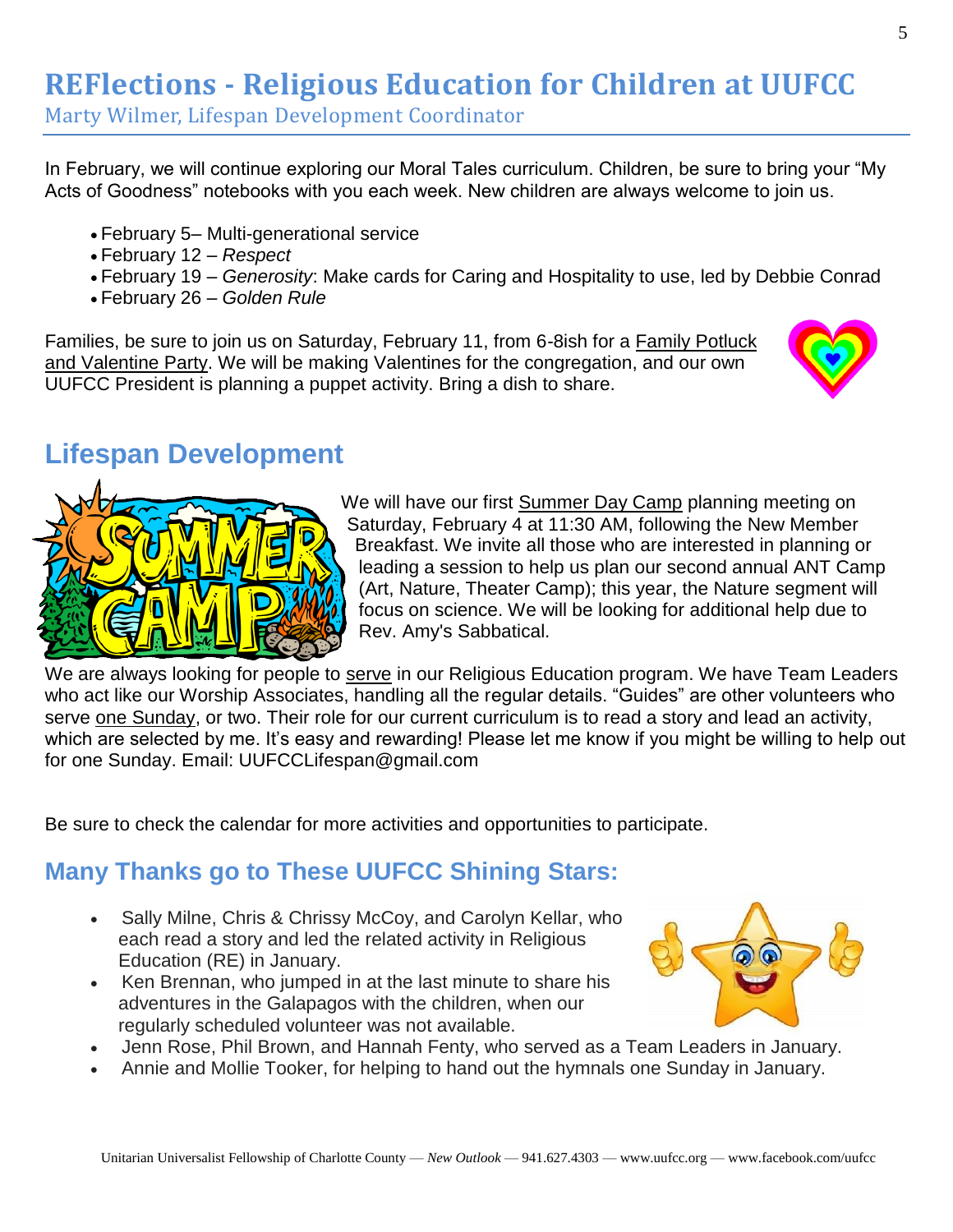

# Membership Connections

Two people joined the Fellowship in December. Please welcome Dorothy and Fred Parmenter. Dorothy sings in the choir and Fred is leading a class on the Constitution.

**A New to UU Breakfast has been scheduled for Saturday, February 4th from 9 a.m. – 11 a.m. at the Fellowship.** 

Our website, **uufcc.org,** has a lot of information, but there is nothing like meeting other people at a **New to UU Breakfast** to learn more about what this fellowship has to offer. It's a relaxed setting to meet other new people, current members and friends, and our minister, Reverend Amy. And the food is always good!

If you are interested in attending the breakfast as a newcomer or a welcoming member or friend, please contact me at [joanimountain@gmail.com.](mailto:joanimountain@gmail.com)

#### **Nametags/Updates**

If your nametag has seen too many potlucks, or if you are not receiving the weekly updates or monthly newsletter, please complete a blue sheet at the Welcome Desk and let me know what you need.

Joani Mountain Membership Coordinator [joanimountain@gmail.com](mailto:joanimountain@gmail.com)

## UU Endowment of Charlotte County

It is with gratitude and appreciation that the Trustees acknowledge the January donations to the Unitarian Universalist Endowment of Charlotte County (yes, first time donors will be matched!!):

Sue and Que Burgess Cassandra Wooden Delmar Wooden Frank and Marty Wilmer

**In memory of Phyllis Foster** MaryHolly Allison and Ben Crosby Stephanie Garrett Robert Hansman

We must also acknowledge the years of dedicated service of Robert Taylor, who has been a Trustee of the Endowment for six years. He plans to move to Colorado and will no longer serve. We will recognize him with gratitude at the 2/13/17 event of the UUE Society. All donors are invited and should have received an invitation.

As stated in the UUE Bylaws, current Trustees will nominate candidates to serve as a new Trustee. Names will be placed on the ballot at the Annual Meeting. Members will vote for one Trustee.

Yours faithfully, MaryHolly Allison Robert Hansman, Robert Taylor

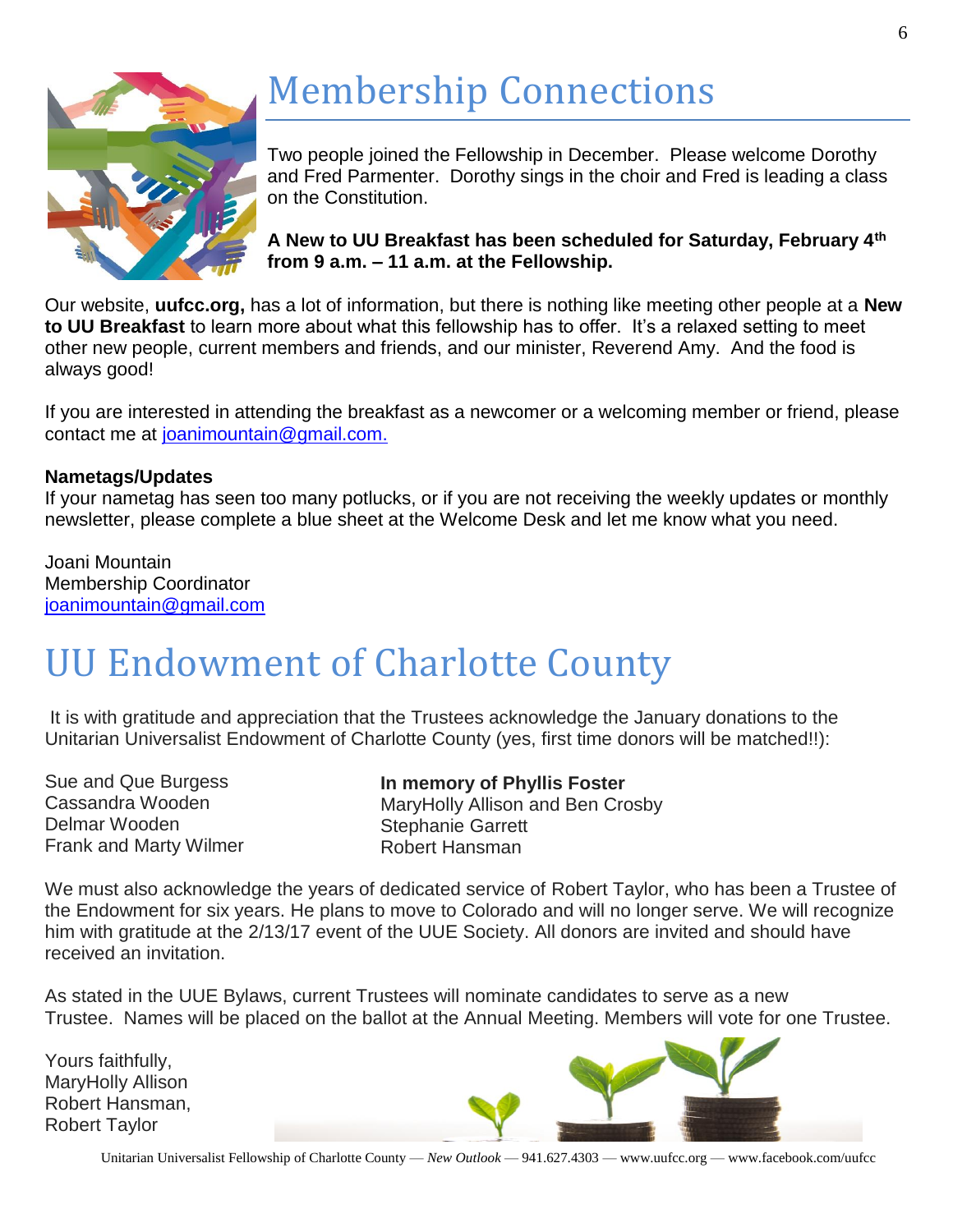## New Policies

The UUFCC Board of Trustees have adopted the following new policies:

### *Pertaining to the UUFCC office:*

The Office Administrator maintains email accounts specifically tied to the Weekly Updates, monthly Newsletter and everyday operations. Communication within committees should be maintained by the committees.

Committees will be responsible for printing their own copies. The office copier is used for approved inserts and Orders of Service only.

#### *Pertaining to building maintenance / cleaning:*

Cleaning supplies for building maintenance will be earth-friendly.

### Ubuntu Harmony Singing

Saturday, February 11 – 2:30 pm

Are you someone who loves to sing? Would you like to find a friendly, welcoming group of people to share your love of music? Have you wanted to sing but felt like your voice isn't quite good enough to sing in a group? All are welcome to come to Ubuntu singing. We'll sing music from around the world and from many traditions and styles. No experience is necessary. You don't need to have a "good singing voice", just a desire to sing. The word, "Ubuntu" means "I am who I am because of my friendship with you". Ubuntu is an international network of groups who sing for the joy it brings.

Come to UUFCC on Saturday, February 11 at 2:30 pm to experience the joy!



### Peace Initiative Speaker Series

The Social Justice Committee is sponsoring its seventh annual Peace Initiative Speakers Series.

The second in the series, on Sunday, Feb. 5, will feature political scientist Miles Williams, who will speak on "Ideology or Humanitarianism: A History of America's Refugee Policy." A former Peace Corps volunteer in Colombia, Dr. Williams has taught comparative politics, international relations, immigration and refugee politics, and human rights classes at various universities in the U.S., Colombia, Mexico, Sweden, and the Netherlands.

All are invited to attend.

The hour, including questions and answers will commence in the sanctuary at approximately 12:15 pm after the pot luck meal.

Unitarian Universalist Fellowship of Charlotte County — *New Outlook* — 941.627.4303 — www.uufcc.org — www.facebook.com/uufcc

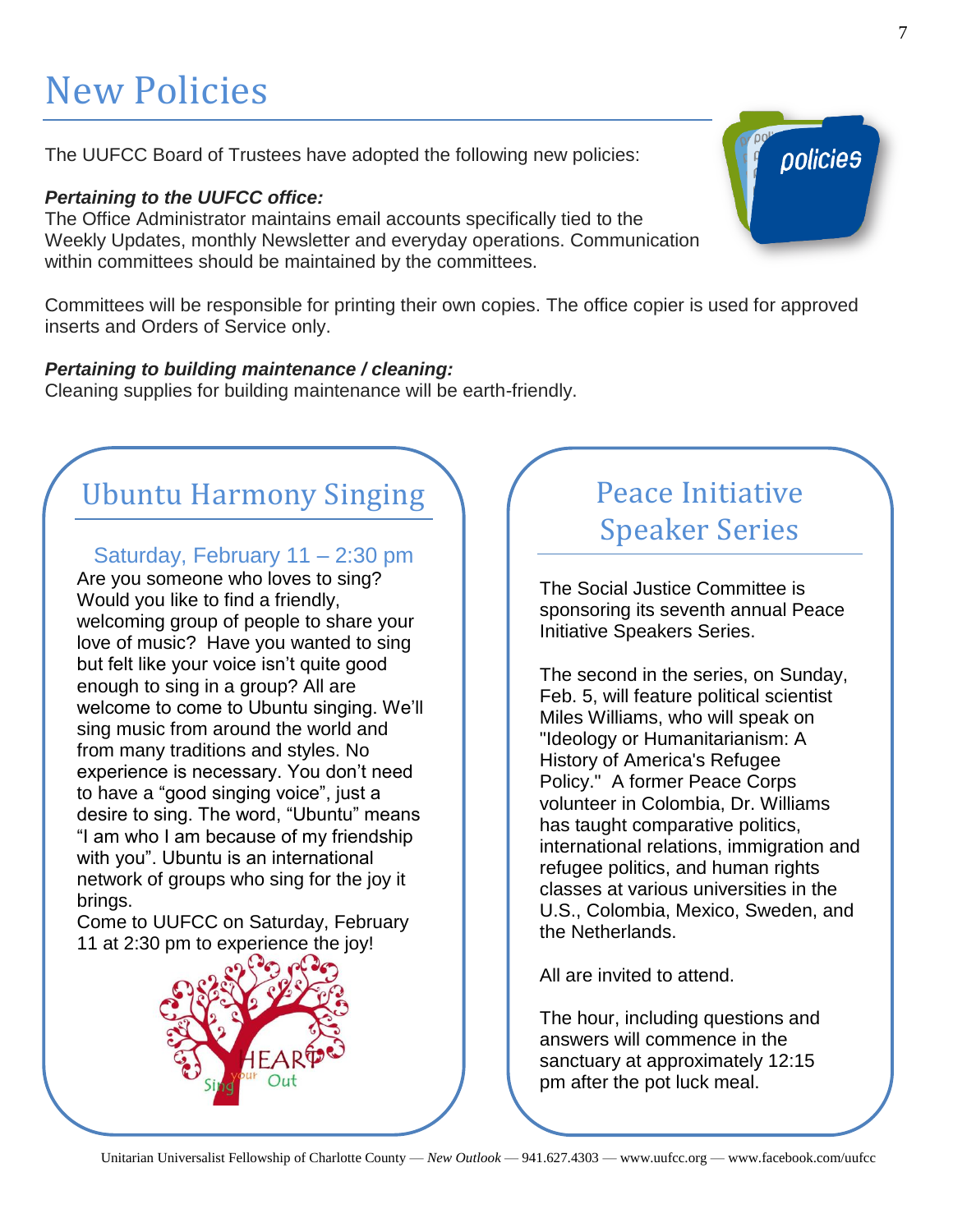## UUFCC BOOK GROUP SCHEDULE

The Book Group meets on the last Wednesday of the month at 1:30 p.m. except for the November and December discussions, which are combined and held on a date to be determined. For further information contact either Joani Mountain joanimountain@gmail.com or Mary Jane Williams maryjanewms@comcast.net

**The Books for February through May of 2017 are as follows: February 22nd -** *Upstream* **by Mary Oliver (collected essays) March 30th -** *West of the Jordan* **by Laila Halaby (fiction from Beacon Press) April 27th -** *Commonwealth* **by Ann Patchett (fiction) May 25th -** *The Third Reconstruction* **by Rev. Dr. William J. Barber II (nonfiction and a Unitarian Universalist "Common Read")**



#### **Wednesday February 22 at 1:30 p.m. Upstream by Mary Oliver**

A collection of essays in which revered poet Mary Oliver reflects on her willingness, as a young child and as an adult, to lose herself within the beauty and mysteries of both the natural world and the world of literature. Emphasizing the significance of her childhood "friend" Walt Whitman, through whose work she first understood that a poem is a temple, "a place to enter, and in which to feel," and who encouraged her to vanish into the world of her writing, Oliver meditates on the forces that allowed her to create a life for herself out of work and love. As she writes, "I could not be a poet without the natural world. Someone else could. But not me. For me the door to the woods is the door to the temple."

## Racial Monologues

Our Racial Justice Sub-Committee (of the Social Justice Committee) is planning a performance of individually written Racial Monologues, personal stories about how race has impacted a person's life. These stories can be in any form (poetry, prose, etc.) and no longer than three double spaced typewritten pages.

We are reaching out to other churches and organizations so that the monologues will reflect the diversity and breadth of our community. Public reading will be at the Fellowship in Mid-March.



Join this creative activity about a delicate subject that impacts all our lives. Submit Monologues anonymously: 1) snail mail: UUFCC, 1532 Forrest Nelson Blvd. Port Charlotte 33952; 2) electronically: r.m.uufcc@gmail.com or 3) by hand - deposit them in sealed box in the Social Hall.

Submission deadline: Feb. 15, 2017. Information: Kay Azar: 574-360-9186; kayazar1@gmail.com; Myrna Charry: 941-764- 5859; [myrnabcharry@gmail.com.](mailto:myrnabcharry@gmail.com)